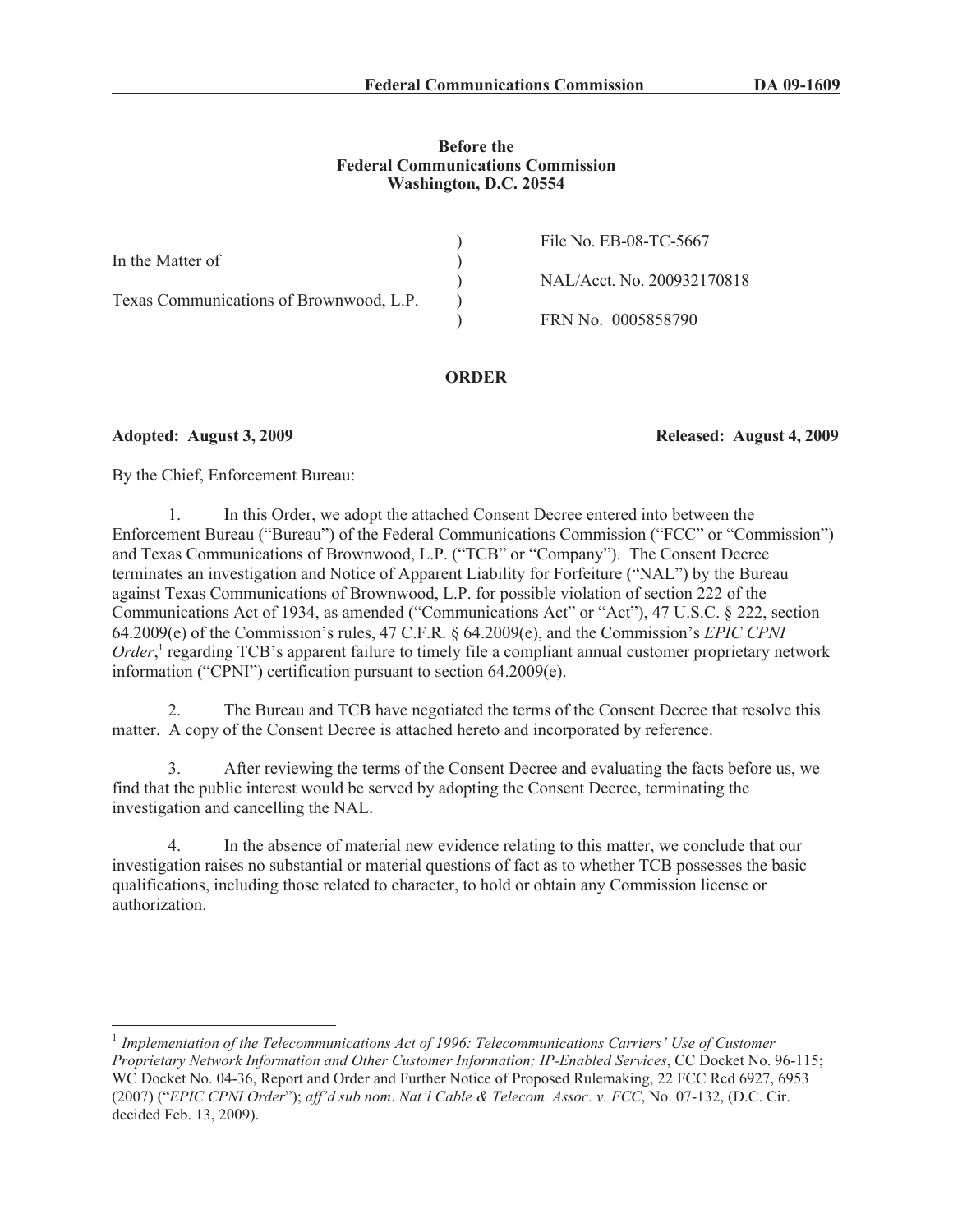5. Accordingly, **IT IS ORDERED** that, pursuant to sections 4(i) and 503(b) of the Communications Act of 1934, as amended,<sup>2</sup> and sections 0.111 and 0.311 of the Commission's rules,<sup>3</sup> the Consent Decree attached to this Order **IS ADOPTED**.

6. **IT IS FURTHER ORDERED** that the above-captioned investigation **IS TERMINATED** and the Notice of Apparent Liability for Forfeiture **IS CANCELLED**.

## FEDERAL COMMUNICATIONS COMMISSION

Kris Anne Monteith Chief, Enforcement Bureau

 $^{2}$  47 U.S.C. §§ 154(i), 503(b).

<sup>3</sup> 47 C.F.R. §§ 0.111, 0.311.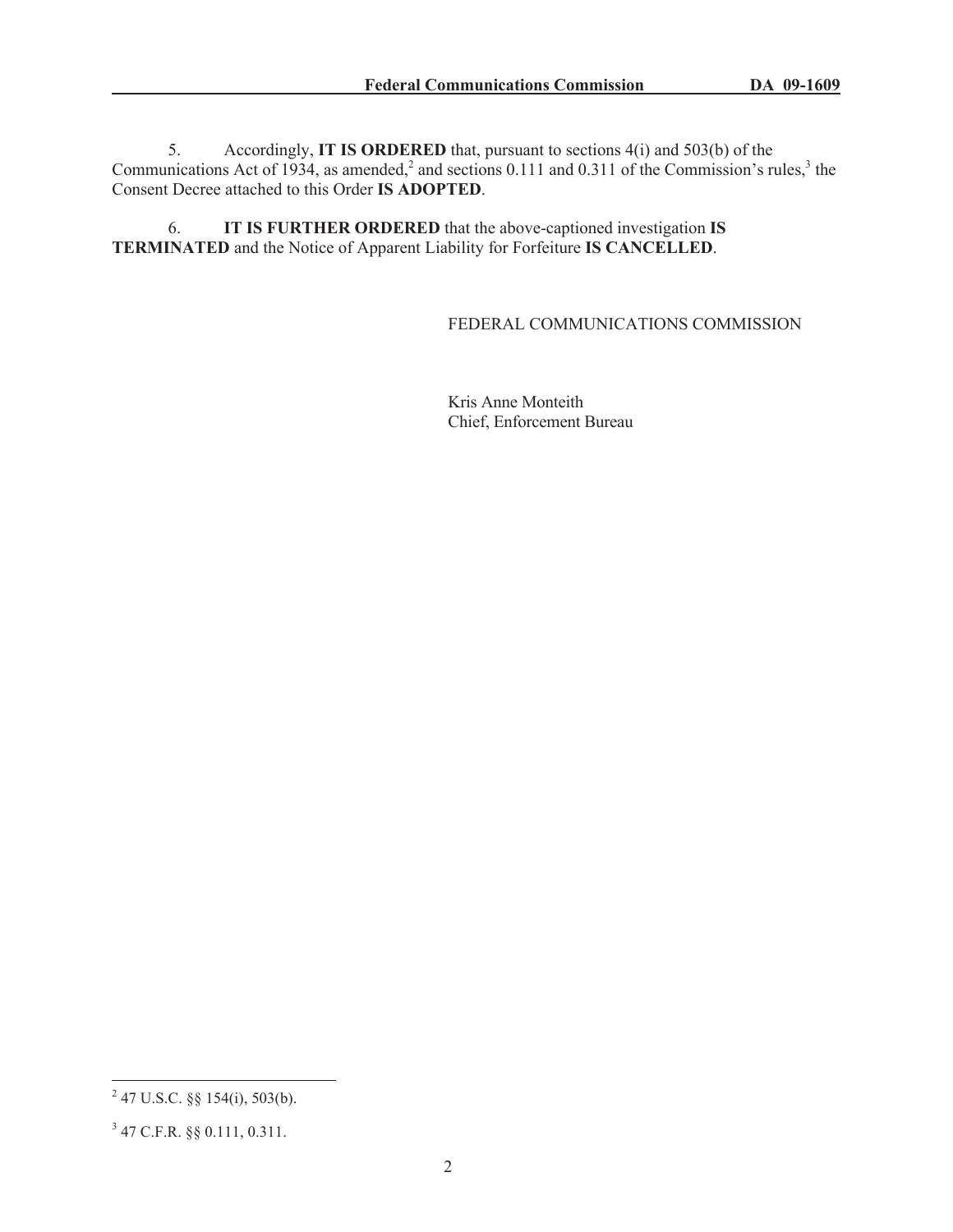### **Before the Federal Communications Commission Washington, D.C. 20554**

|                                         | File No. EB-08-TC-5667     |
|-----------------------------------------|----------------------------|
| In the Matter of                        |                            |
|                                         | NAL/Acct. No. 200932170818 |
| Texas Communications of Brownwood, L.P. |                            |
|                                         | FRN No. 0005858790         |

### **CONSENT DECREE**

1. The Enforcement Bureau **(**"Bureau") and Texas Communications of Brownwood, L.P. ("TCB" or the "Company"), by their authorized representatives, hereby enter into this Consent Decree for the purpose of cancelling the Notice of Apparent Liability ("NAL") and terminating the Enforcement Bureau's investigation into TCB's possible noncompliance with the requirements of section 222 of the Communications Act of 1934, as amended ("Communications Act" or "Act"), 47 U.S.C. § 222, section 64.2009(e) of the Commission's rules, 47 C.F.R. § 64.2009(e), and the Commission's *EPIC CPNI Order*. 1

### **I. DEFINITIONS**

- 2. For the purposes of this Consent Decree, the following definitions shall apply:
	- (a) "Act" means the Communications Act of 1934, as amended, 47 U.S.C. § 151 *et seq.*
	- (b) "Adopting Order" means an Order of the Commission adopting the terms of this Consent Decree without change, addition, deletion, or modification.
	- (c) "Bureau" means the Enforcement Bureau of the Federal Communications Commission.
	- (d) "Commission" and "FCC" mean the Federal Communications Commission and all of its bureaus and offices.
	- (e) "Compliance Plan" means the program described in this Consent Decree at paragraph 10.
	- (f) "Effective Date" means the date on which the Commission releases the Adopting Order.
	- (g) "Investigation" means the investigation commenced by the Bureau's letter of inquiry<sup>2</sup> regarding whether TCB violated the requirements of section 222 of the Communications

<sup>&</sup>lt;sup>1</sup> Implementation of the Telecommunications Act of 1996: Telecommunications Carriers' Use of Customer *Proprietary Network Information and Other Customer Information; IP-Enabled Services*, CC Docket No. 96-115; WC Docket No. 04-36, Report and Order and Further Notice of Proposed Rulemaking, 22 FCC Rcd 6927, 6953 (2007) ("*EPIC CPNI Order*"); *aff'd sub nom*. *Nat'l Cable & Telecom. Assoc. v. FCC*, No. 07-132, (D.C. Cir. decided Feb. 13, 2009).

<sup>&</sup>lt;sup>2</sup> See Letter from Marcy Greene, Deputy Division Chief, Telecommunications Consumers Division, Enforcement Bureau, FCC to TCB (Sept. 5, 2008) ("LOI").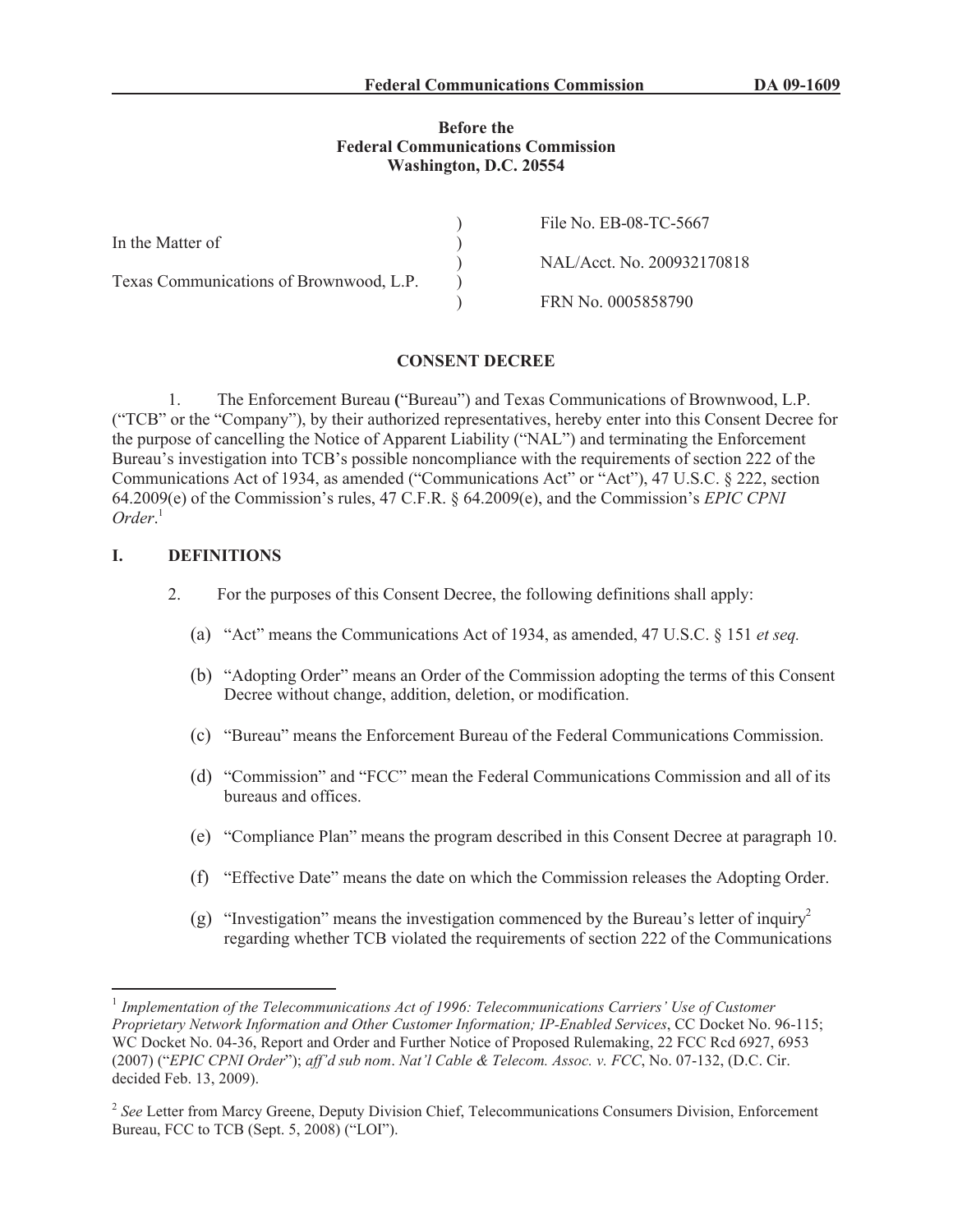Act and section 64.2009(e) of the Commission's rules by failing to file a compliant customer proprietary network information ("CPNI") certification.<sup>3</sup>

- (h) "TCB" means Texas Communications of Brownwood, L.P. and its predecessors-ininterest and successors-in-interest.
- (i) "NAL" means Notice of Apparent Liability for Forfeiture.
- (j) "Parties" means TCB and the Bureau.
- (k) "Rules" means the Commission's regulations found in Title 47 of the Code of Federal Regulations.

## **II. BACKGROUND**

3. Section 222 imposes the general duty on all telecommunications carriers to protect the confidentiality of their subscribers' proprietary information.<sup>4</sup> The Commission has issued rules implementing section 222 of the Act.<sup>5</sup> The Commission required carriers to establish and maintain a system designed to ensure that carriers adequately protected their subscribers' CPNI. Section 64.2009(e) is one such requirement.

4. In 2006, some companies, known as "data brokers," advertised the availability of records of wireless subscribers' incoming and outgoing telephone calls for a fee.<sup>6</sup> Data brokers also advertised

 $3$  47 C.F.R. 64.2009(e).

<sup>&</sup>lt;sup>4</sup> Section 222 of the Communications Act, 47 U.S.C § 222, provides that: "Every telecommunications carrier has a duty to protect the confidentiality of proprietary information of, and relating to, other telecommunications carriers, equipment manufacturers, and customers, including telecommunication carriers reselling telecommunications services provided by a telecommunications carrier." Prior to the 1996 Act, the Commission had established CPNI requirements applicable to the enhanced services operations of AT&T, the Bell Operating Companies ("BOCs"), and GTE, and the customer premises equipment ("CPE") operations of AT&T and the BOCs, in the Computer II, Computer III, GTE Open Network Architecture ("ONA"), and BOC CPE Relief proceedings. *See Implementation of the Telecommunications Act of 1996: Telecommunications Carriers' Use of Customer Proprietary Network Information and Other Customer Information and Implementation of Non-Accounting Safeguards of Sections 271 and 272 of the Communications Act of 1934, as amended*, CC Docket Nos. 96-115 and 96-149, Second Report and Order and Further Notice of Proposed Rulemaking, 13 FCC Rcd 8061, 8068-70, para. 7 (1998) ("*CPNI Order*") (describing the Commission's privacy protections for confidential customer information in place prior to the 1996 Act.

<sup>5</sup> *See CPNI Order*. *See also Implementation of the Telecommunications Act of 1996: Telecommunications Carriers' Use of Customer Proprietary Network Information and Other Customer Information and Implementation of the Non-Accounting Safeguards of Sections 271 and 272 of the Communications Act of 1934, as amended*, CC Docket Nos. 96-115 and 96-149, Order on Reconsideration and Petitions for Forbearance, 14 FCC Rcd 14409 (1999); *Implementation of the Telecommunications Act of 1996: Telecommunications Carriers' Use of Customer Proprietary Network Information and Other Customer Information and Implementation of the Non-Accounting Safeguards of Sections 271 and 272 of the Communications Act of 1934, as amended, CC Docket Nos. 96-115 and 96-149; 2000 Biennial Regulatory Review -- Review of Policies and Rules Concerning Unauthorized Changes of Consumers' Long Distance Carriers, CC Docket No. 00-257*, Third Report and Order and Third Further Notice of Proposed Rulemaking, 17 FCC Rcd 14860 (2002); *EPIC CPNI Order*.

<sup>6</sup> *See, e.g.*, http://www.epic.org/privacy/iei/.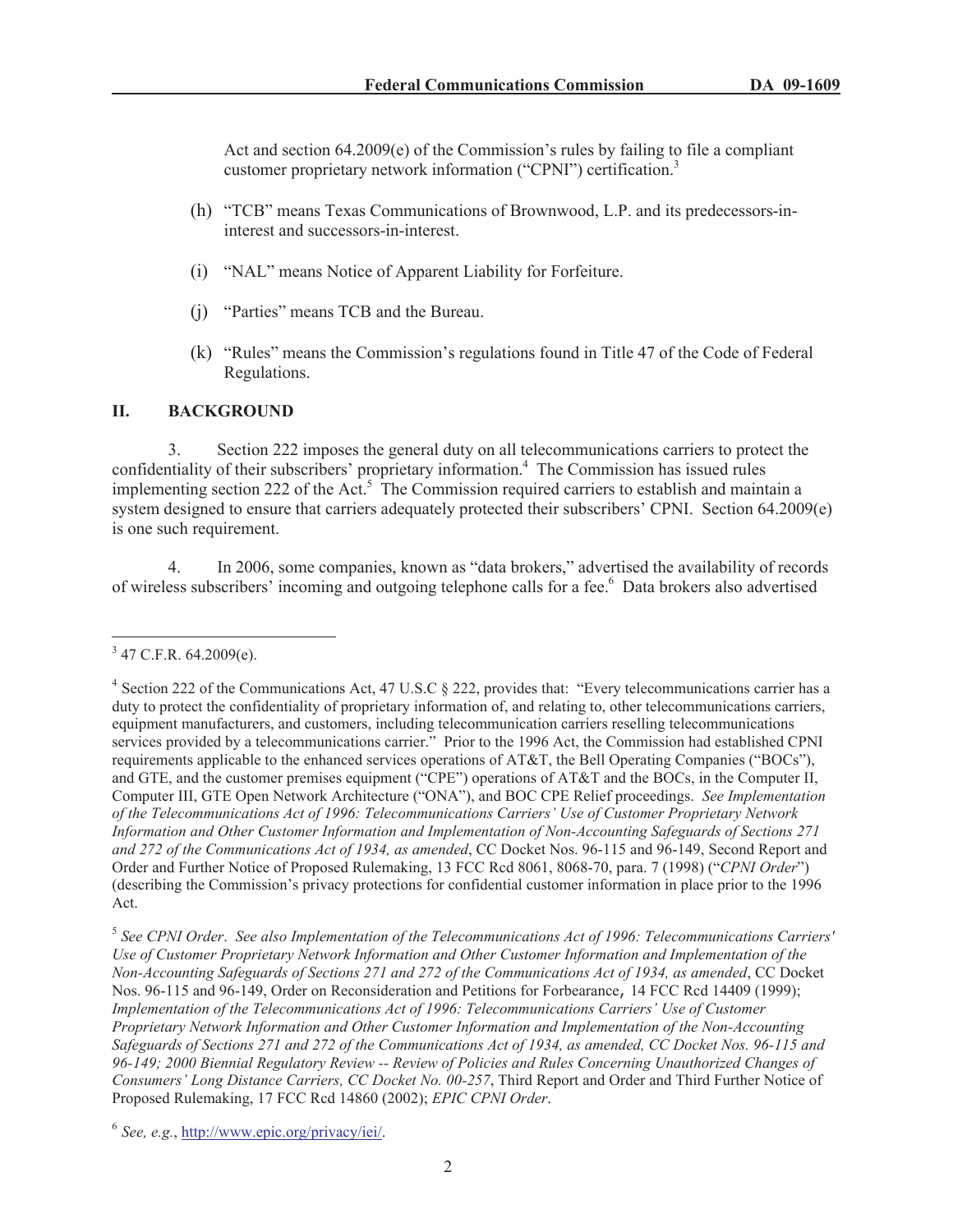the availability of certain landline toll calls.<sup>7</sup> On April 2, 2007, the Commission strengthened its privacy rules with the release of the *EPIC CPNI Order*, <sup>8</sup> which adopted additional safeguards to protect CPNI against unauthorized access and disclosure. The *EPIC CPNI Order* was directly responsive to the actions of databrokers, or pretexters, to obtain unauthorized access to CPNI.<sup>9</sup> The *EPIC CPNI Order* requires that all companies subject to the CPNI rules file annually, on or before March 1, a certification with the Commission pursuant to amended rule 47 C.F.R. § 64.2009(e).<sup>10</sup> Additionally, companies must now provide, with their certification, "an explanation of any actions taken against data brokers and a summary of all customer complaints received in the past year concerning the unauthorized release of CPNI."<sup>11</sup>

5. The Bureau sent a Letter of Inquiry ("LOI") to TCB on September 5, 2008, asking it to provide copies and evidence of its timely filed CPNI compliance certificate for 2007, which was due by March 1, 2008, pursuant to section 64.2009(e) of the Commission's rules or an explanation as to why no certification was filed.<sup>12</sup> TCB submitted a response to the LOI on September 19, 2008.<sup>13</sup> The Bureau concluded that TCB failed to submit satisfactory evidence of its timely filing of the annual CPNI compliance certification.<sup>14</sup> Accordingly, on February 24, 2009, the Bureau released the *Omnibus NAL* against numerous companies, including TCB, proposing a monetary forfeiture of twenty thousand dollars  $(S20,000)$  for its apparent failure to comply with section 64.2009(e) of the Commission's rules,<sup>15</sup> and the Commission's *EPIC CPNI Order*, and ordered the Company either to pay the proposed forfeiture or file a written response within thirty (30) days of the release date stating why the proposed forfeiture should be reduced or canceled. TCB requested that the Bureau enter into settlement discussions.

# **III. TERMS OF AGREEMENT**

6. **Adopting Order.** The Parties agree that the provisions of this Consent Decree shall be subject to final approval by the Bureau by incorporation of such provisions by reference in the Adopting Order without change, addition, modification, or deletion.

9 *Id.* at 6928.

<sup>10</sup> *Id.* at 6953; 47 C.F.R. § 64.2009(e).

<sup>11</sup> *EPIC CPNI Order*, 22 FCC Rcd at 6953.

<sup>12</sup> *See* note 2, *supra.*

<sup>13</sup> *See* email from Linda Braboy, Law Offices of Bennet and Bennet, PLLC, to Marcy Greene, Deputy Division Chief, Telecommunications Consumers Division, Enforcement Bureau, FCC (Sept. 19, 2008).

<sup>14</sup> *Annual CPNI Certification*, Omnibus Notice of Apparent Liability for Forfeiture, 24 FCC Rcd. 2299 (Enf. Bur. 2009) ("*Omnibus NAL*").

<sup>15</sup> *Id.*

<sup>7</sup> *See id.*

<sup>8</sup> *EPIC CPNI Order*, 22 FCC Rcd 6927. Specifically, pursuant to section 64.2009(e): A telecommunications carrier must have an officer, as an agent of the carrier, sign and file with the Commission a compliance certificate on an annual basis. The officer must state in the certification that he or she has personal knowledge that the company has established operating procedures that are adequate to ensure compliance with the rules in this subpart. The carrier must provide a statement accompanying the certification explaining how its operating procedures ensure that it is or is not in compliance with the rules in this subpart. In addition, the carrier must include an explanation of any actions taken against data brokers and a summary of all customer complaints received in the past year concerning the unauthorized release of CPNI. This filing must be made annually with the Enforcement Bureau on or before March 1 in EB Docket No. 06-36, for data pertaining to the previous calendar year. 47 C.F.R. § 64.2009(e).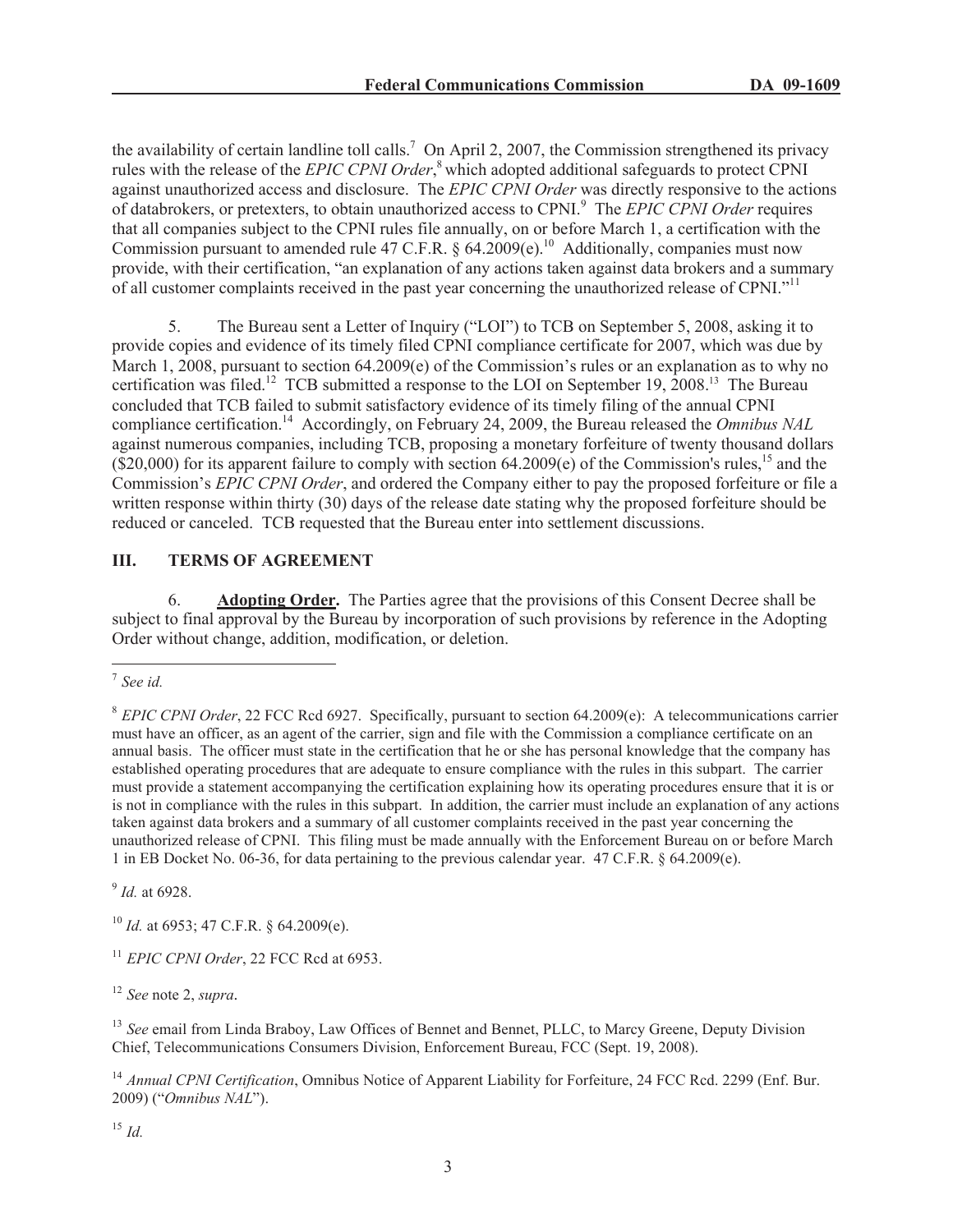7. **Jurisdiction.** TCB agrees that the Bureau has jurisdiction over it and the matters contained in this Consent Decree and has the authority to enter into and adopt this Consent Decree.

8. **Effective Date; Violations.** The Parties agree that this Consent Decree shall become effective on the date on which the FCC releases the Adopting Order. Upon release, the Adopting Order and this Consent Decree shall have the same force and effect as any other Order of the Bureau. Any violation of the Adopting Order or of the terms of this Consent Decree shall constitute a separate violation of a Bureau Order, entitling the Bureau to exercise any rights and remedies attendant to the enforcement of a Bureau Order.

9. **Termination of Investigation.** In express reliance on the covenants and representations in this Consent Decree and to avoid further expenditure of public resources, the Bureau agrees to terminate its investigation and to cancel the NAL. In consideration for the termination of said investigation and cancellation of the NAL, TCB agrees to the terms, conditions, and procedures contained herein. The Bureau further agrees that, in the absence of new material evidence, the Bureau will not use the facts developed in this investigation through the Effective Date of the Consent Decree, or the existence of this Consent Decree, to institute, on its own motion, any new proceeding, formal or informal, or take any action on its own motion against TCB concerning the matters that were the subject of the investigation. The Bureau also agrees that it will not use the facts developed in this investigation through the Effective Date of this Consent Decree, or the existence of this Consent Decree, to institute on its own motion any proceeding, formal or informal, or take any action on its own motion against TCB with respect to TCB's basic qualifications, including its character qualifications, to be a Commission licensee or authorized common carrier or hold Commission authorizations.

10. **Compliance Plan.** For purposes of settling the matters set forth herein and to help ensure compliance with the Commission's CPNI rules, TCB agrees to take all measures necessary to achieve full compliance with section 64.2009(e) of the Commission's rules. TCB agrees to train its personnel as to when they are and are not authorized to use CPNI. TCB further agrees to have an express disciplinary process in place for the unauthorized use of CPNI. Additionally, TCB agrees to submit a copy of its annual section 64.2009(e) compliance certificate, which it is required to file annually in EB Docket 06-36, for each of two (2) years following the Effective Date of this Consent Decree to the Chief, Telecommunications Consumers Division, Enforcement Bureau, Federal Communications Commission, 445 12th Street, S.W. Room 4-C244, Washington, D.C. 20554, and must include the file number listed above. TCB will also send an electronic copy of its certification to other Telecommunications Consumers Division staff as directed by the Division Chief. This Consent Decree will expire two (2) years after the Effective Date or upon the termination of the certification requirement set forth in section 64.2009(e) of the Commission's rules, 47 C.F.R. § 64.2009(e), whichever is earlier.

11. **Section 208 Complaints; Subsequent Investigations.** Nothing in this Consent Decree shall prevent the Commission or its delegated authority from adjudicating complaints filed pursuant to section 208 of the Act against TCB or its affiliates for alleged violations of the Act, or for any other type of alleged misconduct, regardless of when such misconduct took place. The Commission's adjudication of any such complaint will be based solely on the record developed in that proceeding. Except as expressly provided in this Consent Decree, this Consent Decree shall not prevent the Commission from investigating new evidence of noncompliance by TCB of the Act, the rules, or the Order.

12. **Voluntary Contribution.** TCB agrees that it will make a voluntary contribution to the United States Treasury in the amount of \$1,000. The contribution will be made within thirty (30) calendar days after the Effective Date of the Adopting Order. Payment must be made by check or similar instrument, payable to the order of the Federal Communications Commission. The payment must include the NAL/Account Number and FRN Number referenced in the caption to the Adopting Order. Payment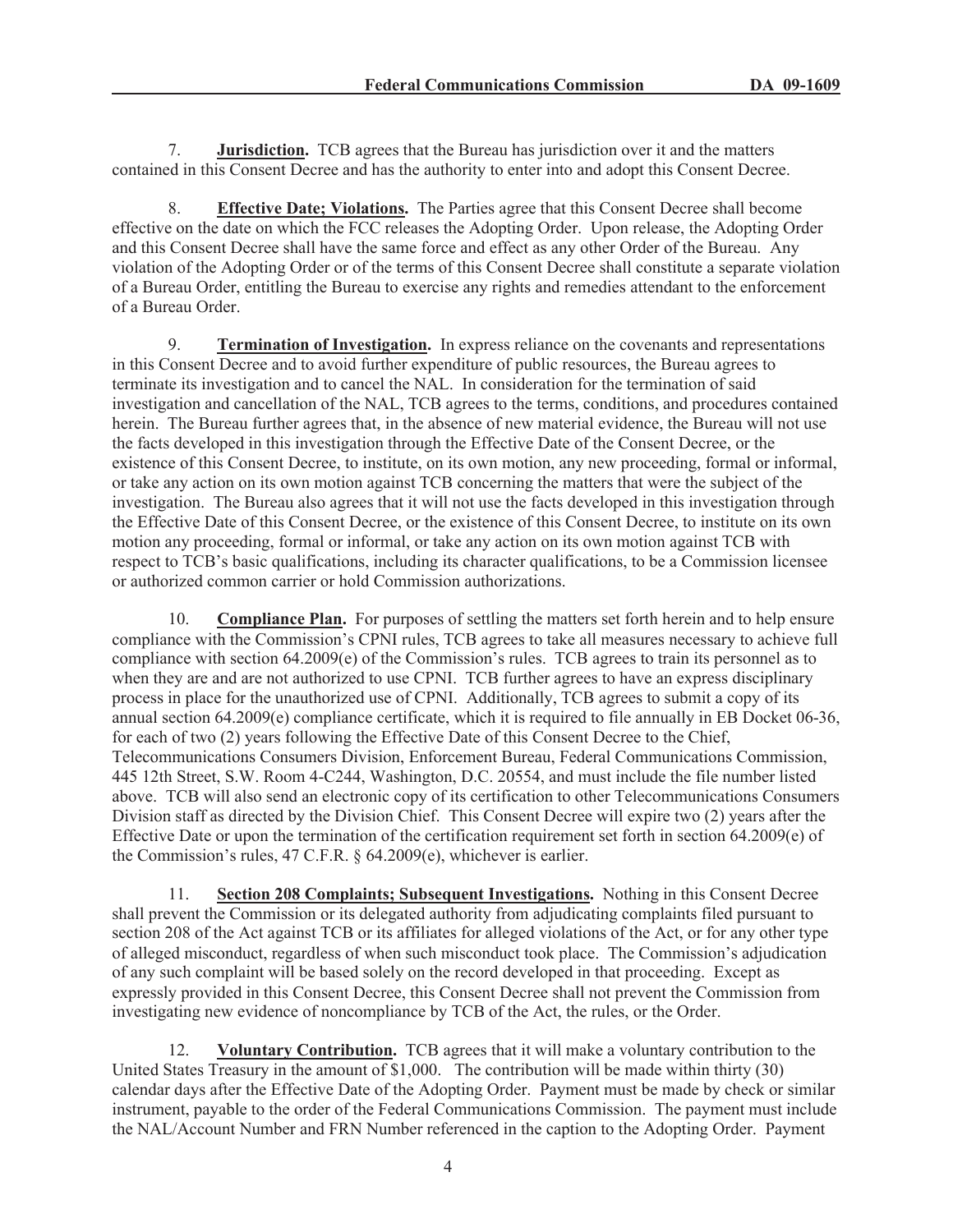by check or money order may be mailed to Federal Communications Commission, P.O. Box 979088, St. Louis, MO 63197-9000. Payment by overnight mail may be sent to U.S. Bank – Government Lockbox #979088, SL-MO-C2-GL, 1005 Convention Plaza, St. Louis, MO 63101. Payment by wire transfer may be made to ABA Number 021030004, receiving bank TREAS/NYC, and account number 27000001. For payment by credit card, an FCC Form 159 (Remittance Advice) must be submitted. When completing the FCC Form 159, enter the NAL/Account number in block number 23A (call sign/other ID), and enter the letters "FORF" in block number 24A (payment type code). TCB will also send electronic notification on the date said payment is made to Johnny.drake $@$ fcc.gov.

13. **Waivers.** TCB waives any and all rights it may have to seek administrative or judicial reconsideration, review, appeal or stay, or to otherwise challenge or contest the validity of this Consent Decree and the Adopting Order, provided the Commission issues an Adopting Order adopting the Consent Decree without change, addition, modification, or deletion. TCB shall retain the right to challenge Commission interpretation of the Consent Decree or any terms contained herein. If either Party (or the United States on behalf of the Commission) brings a judicial action to enforce the terms of the Adopting Order, neither TCB nor the Commission shall contest the validity of the Consent Decree or the Adopting Order, and TCB shall waive any statutory right to a trial *de novo*. TCB hereby agrees to waive any claims it may otherwise have under the Equal Access to Justice Act, 5 U.S.C. § 504 and 47 C.F.R. § 1.1501 *et seq*., relating to the matters addressed in this Consent Decree.

14. **Severability.** The Parties agree that if any of the provisions of the Adopting Order or the Consent Decree shall be invalid or unenforceable, such invalidity or unenforceability shall not invalidate or render unenforceable the entire Adopting Order or Consent Decree, but rather the entire Adopting Order or Consent Decree shall be construed as if not containing the particular invalid or unenforceable provision or provisions, and the rights and obligations of the Parties shall be construed and enforced accordingly. In the event that this Consent Decree in its entirety is rendered invalid by any court of competent jurisdiction, it shall become null and void and may not be used in any manner in any legal proceeding.

15. **Subsequent Rule or Order.** The Parties agree that if any provision of the Consent Decree conflicts with any subsequent rule or Order adopted by the Commission (except an Order specifically intended to revise the terms of this Consent Decree to which TCB does not expressly consent) that provision will be superseded by such Commission rule or Order.

16. **Successors and Assigns.** TCB agrees that the provisions of this Consent Decree shall be binding on its successors, assigns, and transferees.

17. **Final Settlement.** The Parties agree and acknowledge that this Consent Decree shall constitute a final settlement between the Parties. The Parties further agree that this Consent Decree does not constitute either an adjudication on the merits or a factual or legal finding or determination regarding any compliance or noncompliance with the requirements of the Act or the Commission's rules and Orders.

18. **Modifications.** This Consent Decree cannot be modified without the advance written consent of both Parties.

19. **Paragraph Headings.** The headings of the Paragraphs in this Consent Decree are inserted for convenience only and are not intended to affect the meaning or interpretation of this Consent Decree.

20. **Authorized Representative.** Each party represents and warrants to the other that it has full power and authority to enter into this Consent Decree.